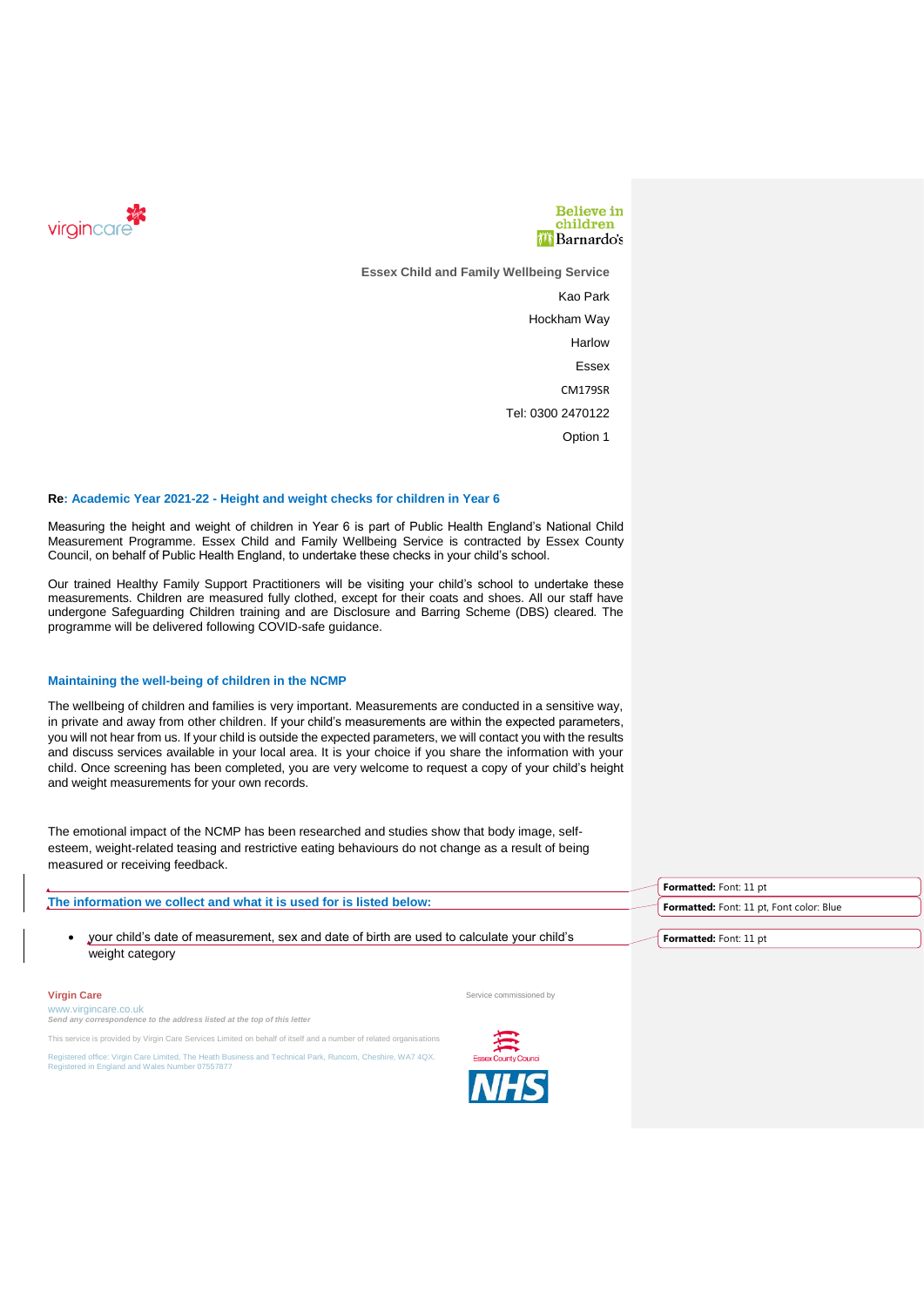



- your child's name, date of birth and NHS Number are used to link your child's measurements in Reception and Year 6. Other data sets held by NHS Digital and Department of Health and Social Care may also be linked as this would let us add information from health and education records, where lawful to do so, to understand how and why the weight of children is changing, and how this affects children's health and education and how we can improve the care children receive. This includes your child's health data relating to;
	- o their birth, hospital care (including time in hospital and out-patient appointments and diagnosis of medical conditions)
	- o mental health
	- o social care
	- o primary care includes all healthcare outside of hospital such as GP and dental appointments,
	- o public health including data relating to preventing ill health such as immunisation records
	- o records for when and the reason why people pass away
	- o medical conditions such as cancer, diabetes
	- o health, lifestyle and wellbeing surveys that your child has participated in
- your child's ethnicity and address are used to help understand some of the reasons for the difference and changes in child weight across England
- your telephone number is required as we may contact you by telephone to discuss your child's results and offer you further support following your child's height and weight measurement.

**All the data collected is also used for improving health, care and services through research and planning.**

**All this information is treated confidentially and held securely. No individual measurements will be given to school staff or other children.**

# **How the data is used**

All the information collected about your child will be sent by us to NHS Digital. NHS Digital is responsible for collecting data and information about health and care so that this can be used to monitor and improve the care provided to people across England.

The information collected about your child will also be shared by NHS Digital with Public Health England but in a de-personalised form only. This means Public Health England will not be able to identify your child. Public Health England is responsible for working to protect and improve the nation's health.

Both NHS Digital and Public Health England will use the information from the National Child Measurement Programme to better understand numbers and trends in child weight and body mass index

### **Virgin Care** Service commissioned by **Virgin Care** Service commissioned by **Service commissioned by**

www.virgincare.co.uk<br>Send any correspondence *Send any correspondence to the address listed at the top of this letter*

This service is provided by Virgin Care Services Limited on behalf of itself and a number of related organisations Registered office: Virgin Care Limited, The Heath Business and Technical Park, Runcorn, Cheshire, WA7 4QX. Registered in England and Wales Number 07557877



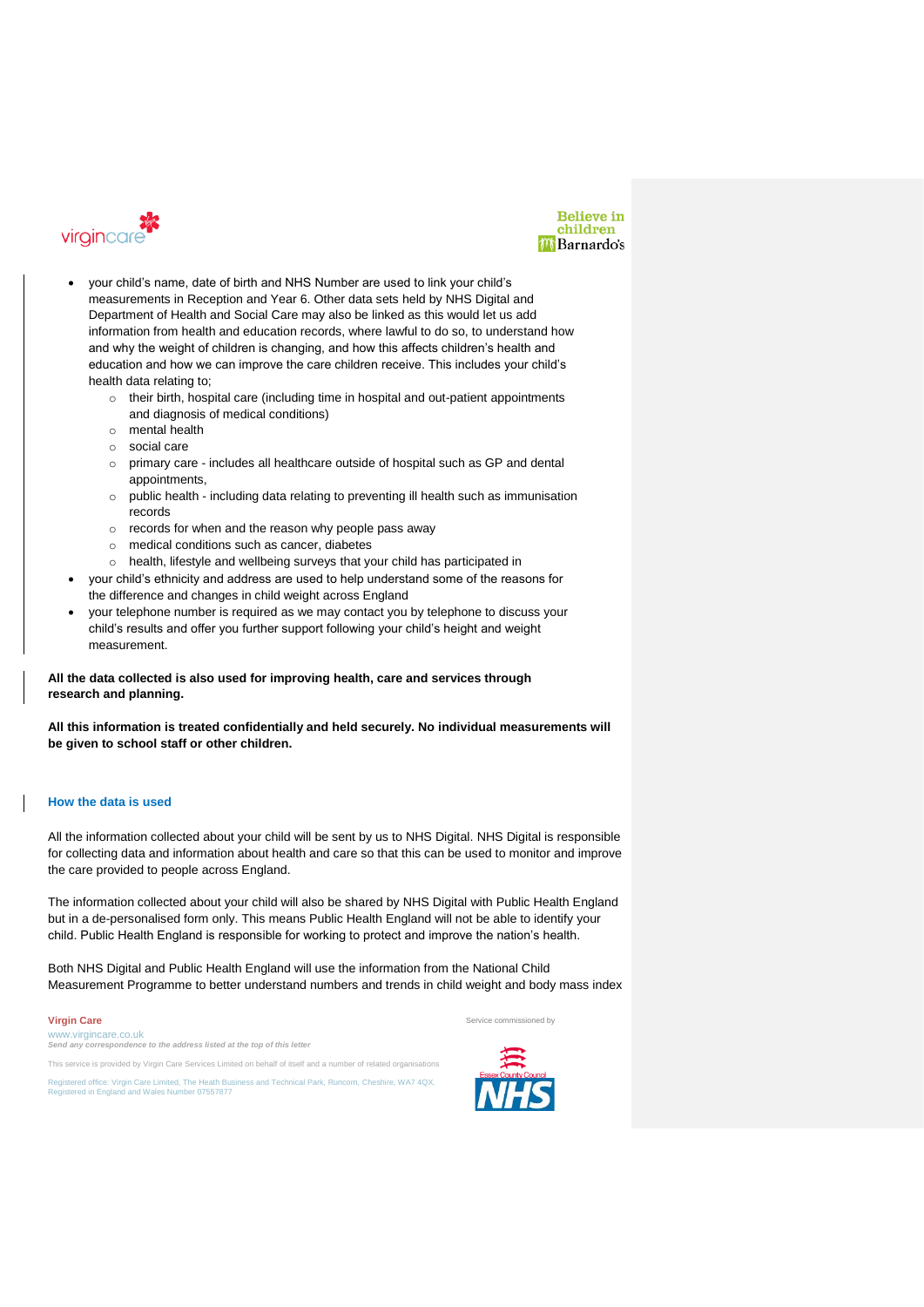



(BMI). This helps with the planning of services to support healthy lifestyles in your area. No information will ever be published by NHS Digital or Public Health England that identifies your child.

De-personalised information from the National Child Measurement Programme may also be shared by NHS Digital with other organisations, such as universities. This is to help improve health, care and services through research and planning. This information cannot be used to identify your child, and NHS Digital only ever shares information for research with the approval of an independent group of experts.

## **Withdrawing your child from the National Child Measurement Programme**

• **If you are happy** for your child to be measured in **Year 6** you do not need to do anything.

• **If you do not** want your child to take part in **Year 6**, or if you have any questions, please contact us within the next seven days on the above number. Children will not be made to take part if they do not want to.

If for any reason the child cannot make the initial appointment, another will be arranged at a later date.

#### **Feedback** We have included our website address: [www.virgincare.co.uk/feedback](http://www.virgincare.co.uk/feedback) which will take you directly to our Friends and Family feedback website where you will be able to feedback your thoughts and comments on our service, please use service code **E0001**. **Formatted:** Font color: Blue **Formatted:** Space After: 0 pt **Field Code Changed**

Yours sincerely,

Zoe Oddy & Elizabeth Kingsford, NCMP Portfolio Leads

**Virgin Care** Service commissioned by **Virgin Care** Service commissioned by **Service commissioned by** 

www.virgincare.co.uk *Send any correspondence to the address listed at the top of this letter*

This service is provided by Virgin Care Services Limited on behalf of itself and a number of related organisations

Registered office: Virgin Care Limited, The Heath Business and Technical Park, Runcorn, Cheshire, WA7 4QX. Registered in England and Wales Number 07557877





**Formatted:** No underline, Font color: Blue **Formatted:** Space After: 0 pt